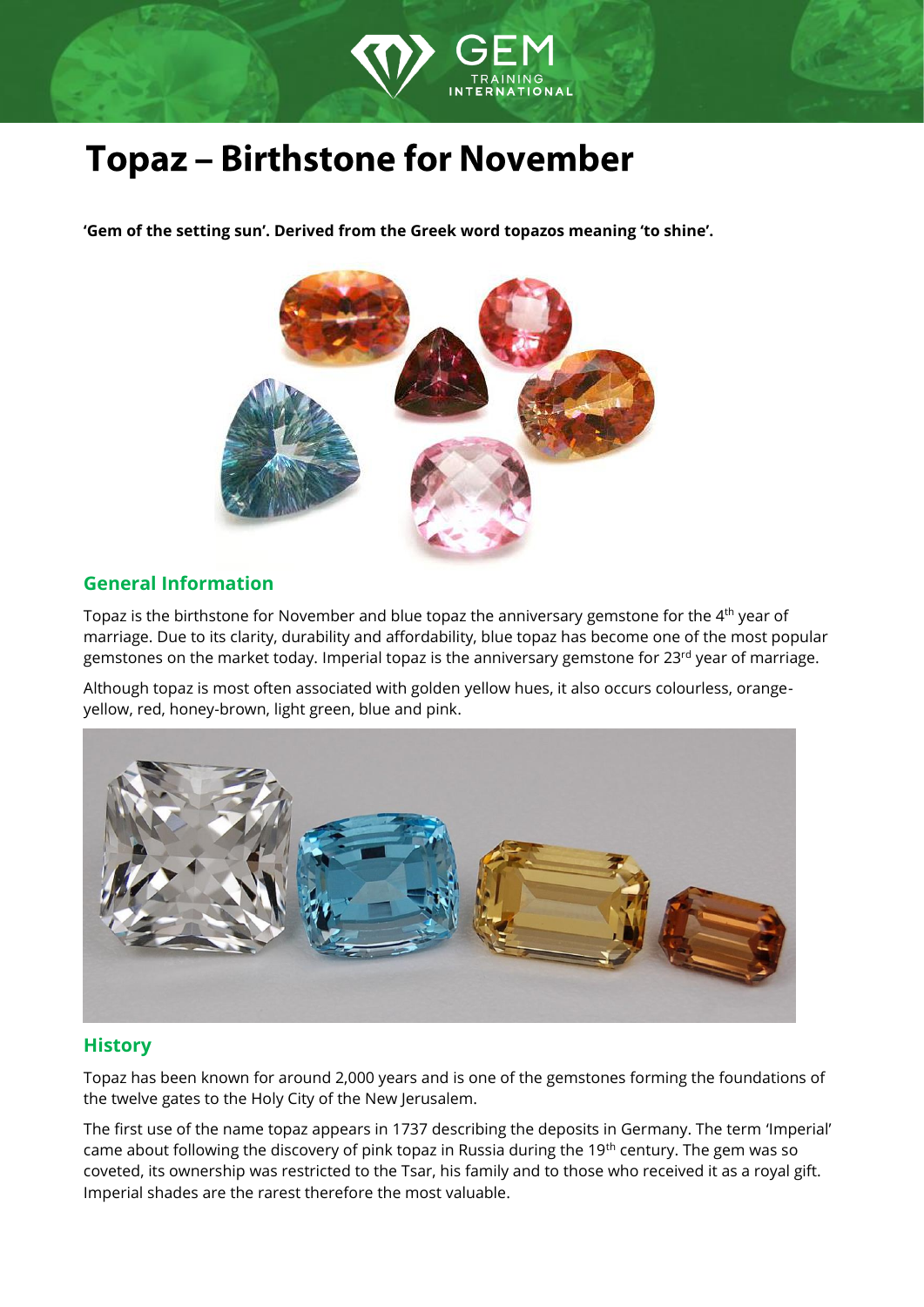

### **Legend and Lore**

The mystery and appeal of topaz goes back thousands of years. The Egyptians believed the gem was coloured with the golden glow of the mighty sun god Ra, which protected the wearer from harm. The Romans associated topaz with Jupiter, the god of the sun.



Topaz also holds the distinction of being the gemstone thought to have the widest range of curative powers. According to legend, topaz can drive out spells and improve the eye sight. Ancient Greeks believed that it had the power to increase strength and make its wearer disappear in times of emergency. It is also said to change colour in the presence of poisoned food or drink. Through out history it was held as a symbol of love and affection and was even thought to ward off sudden death.

#### **Location**

Gem topaz has been found at a number of localities around the world, including Brazil, Nigeria, Sri Lanka, Russia, Burma, Pakistan, USA and Mexico. The premier source is in Brazil's Minas Gerais state.

#### **Physical Properties**

|                                           | Mineral Special: The mineral topaz               |
|-------------------------------------------|--------------------------------------------------|
|                                           | Crystal Structure:   Orthorhombic crystal system |
| Specific Gravity: $ 3.53 $                |                                                  |
| Hardness: $8$                             |                                                  |
| <b>Refractive Index:</b> (DR)1.609 -1.637 |                                                  |

#### **Durability**

With a ranking of 8 on Mohs scale of hardness, topaz is exceptionally strong and well suited for everyday wear in jewellery.

However, it can be split with a single blow, a cleavage trait it shares with diamond. As a result it should be protected from hard knocks.